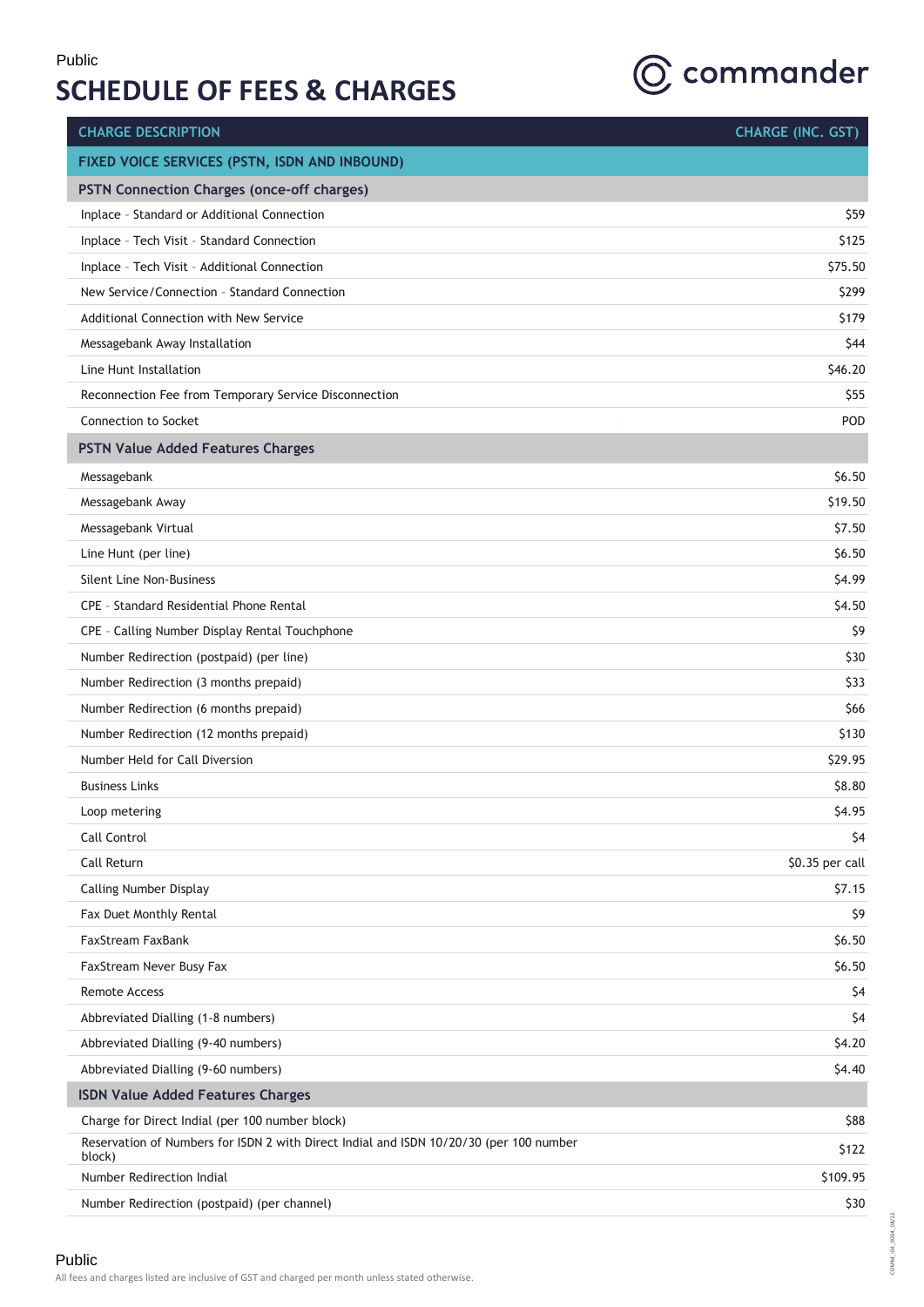

| <b>CHARGE DESCRIPTION</b>                                               |                                                                                    | <b>CHARGE (INC. GST)</b> |
|-------------------------------------------------------------------------|------------------------------------------------------------------------------------|--------------------------|
| Line Hunt                                                               |                                                                                    | \$6.50                   |
| ISDN Line Hunt -Directory number (GDN)                                  |                                                                                    | \$6.50                   |
| <b>ISDN Auxiliary Number</b>                                            |                                                                                    | \$4.50                   |
| ISDN 2 Calling Line Identification Presentation (CLIP)                  |                                                                                    | \$13.50                  |
|                                                                         | ISDN 10/20/30 Calling Line Identification Presentation (CLIP) (per 2 Mbit/s link)  | \$27                     |
| Extension Level Billing on ISDN 2 with Direct Indial (per Indial group) |                                                                                    | \$27                     |
| Extension Level Billing on ISDN 10/20/30 (per Indial group)             |                                                                                    | \$122                    |
| Telstra Fee for Service (once-off charges)                              |                                                                                    |                          |
|                                                                         | Service Call Charge *Consists of service call plus the first 15 minutes of labour. |                          |
| Attendance at your premises or another site                             |                                                                                    |                          |
| Between 8am and 5pm Monday to Friday (except public holidays)           |                                                                                    | \$95                     |
| All other times (After Hours)                                           |                                                                                    | \$296                    |
| <b>Incorrect Callout Charge</b>                                         |                                                                                    |                          |
| Attendance at your premises or another site                             |                                                                                    |                          |
| Between 8am and 5pm Monday to Friday (except public holidays)           |                                                                                    | \$135                    |
| All other times (After Hours)                                           |                                                                                    | \$354                    |
| <b>Labour Charge</b>                                                    |                                                                                    |                          |
| Labour charge for each 15-minute block or part thereof                  |                                                                                    |                          |
| Between 8am and 5pm Monday to Friday (except public holidays)           |                                                                                    | \$40                     |
| All other times (After Hours)                                           |                                                                                    | \$58                     |
| Charge for each Fast Fix request                                        |                                                                                    | \$59                     |
| Materials Charge - you will be charged for any materials used.          |                                                                                    | POD                      |
| Inbound Services (once-off charges)                                     |                                                                                    |                          |
| Adds, Moves and Changes                                                 |                                                                                    | \$40                     |
| Postcode Routing Configuration                                          |                                                                                    | \$1,000                  |
| RVA/IVR Recording                                                       |                                                                                    | \$50                     |
| New 13 Number                                                           |                                                                                    | \$1,100                  |
| <b>Inbound Feature Charges</b>                                          |                                                                                    |                          |
| Exchange Service Area Routing                                           |                                                                                    | \$175                    |
| Post Code Routing                                                       |                                                                                    | \$450                    |
| Mobile Location Routing (MOLI)                                          |                                                                                    | \$450                    |
| <b>RVA/IVR Service</b>                                                  |                                                                                    | \$20                     |
| <b>COMMANDER PHONE AND COMMANDER KEY PHONE SERVICES</b>                 |                                                                                    |                          |
| Smart Extras - Commander Phone and Commander Key Phone                  |                                                                                    |                          |
| Key Account (Key Phone Only)                                            | Shared account per advertised number                                               | \$5                      |
| <b>Commander Mobility</b>                                               | Smart UC client for mobile                                                         | Free                     |
| <b>Reception Central</b>                                                | Receptionist Thin Client                                                           | \$74.95                  |
| Cloud Q                                                                 | Incoming call queue in the cloud (includes 2 x<br>Access)                          | \$9.95                   |
| Cloud Q Access                                                          | Addition cloud Q user access                                                       | \$4.95                   |
| Auto Receptionist                                                       | <b>Automated IVR</b><br>(E.g. press 1 for sales, 2 for service etc)                | (First one Free) \$10    |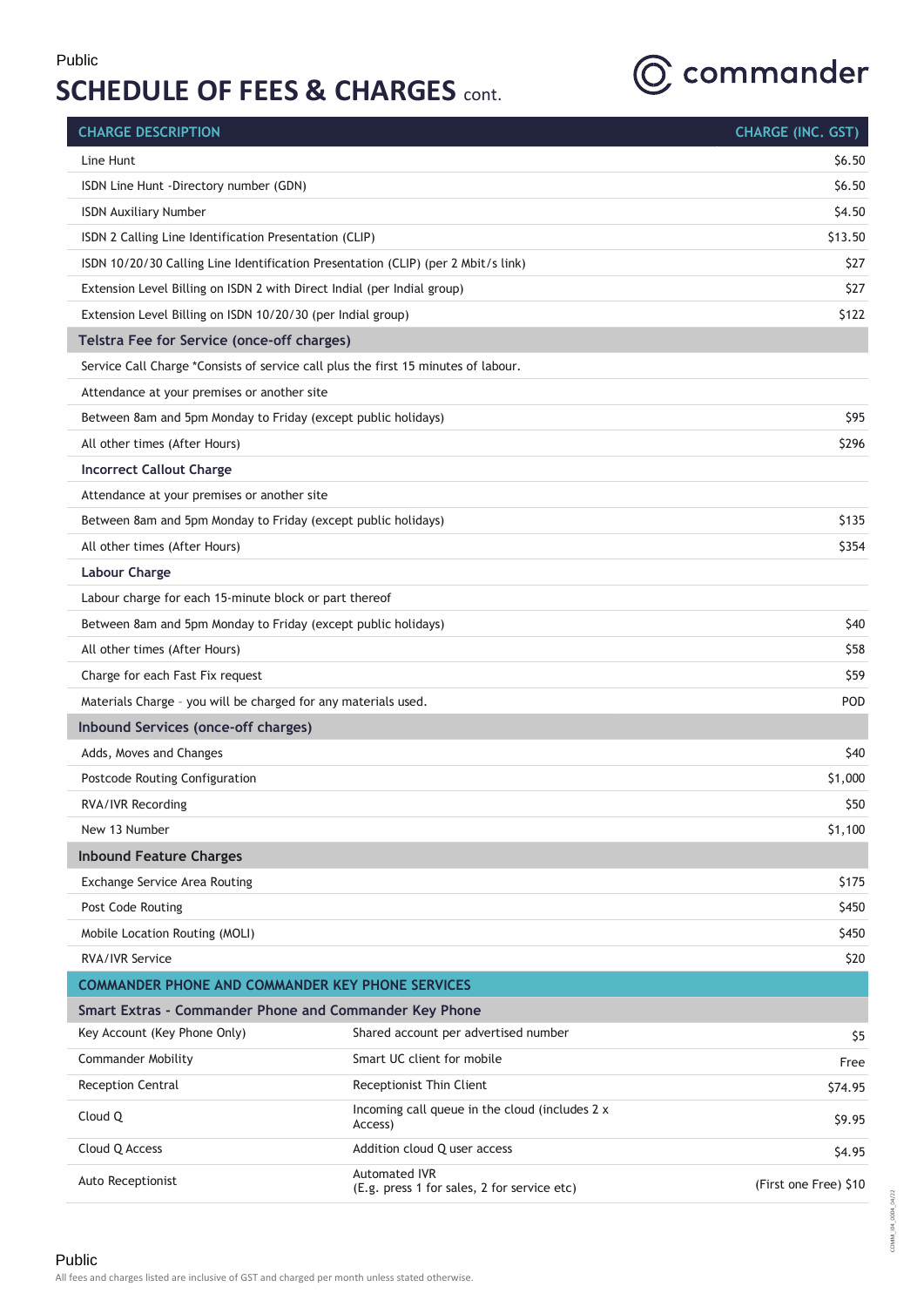

| <b>CHARGE DESCRIPTION</b>                                                                           |  |                                      |                                   | <b>CHARGE (INC. GST)</b>            |
|-----------------------------------------------------------------------------------------------------|--|--------------------------------------|-----------------------------------|-------------------------------------|
| Hunt Group (Per Group)                                                                              |  | Automated call routing or ring group |                                   | (First one Free) \$8                |
| Fax2Email                                                                                           |  | Receive incoming Fax via Email       |                                   | Ş8                                  |
| 10 Number Range                                                                                     |  | <b>Block of 10 Numbers</b>           |                                   | \$16                                |
| 50 Number Range                                                                                     |  | Block of 50 Numbers                  |                                   | \$22                                |
| 100 Number Range                                                                                    |  | Block of 100 Numbers                 |                                   | \$33                                |
| Hardware - (purchased outright or via 24-month repayment option MRO)                                |  |                                      | Outright                          | <b>MRO</b>                          |
| Reception Sidecar (For Office T46G or Executive T48G)                                               |  | Commander EXP40                      | \$129                             | \$7.95                              |
| Additional Cordless Handset (rings with first handset)                                              |  | Commander W56H                       | \$99                              | \$5.95                              |
| 8 Port POE Gig-E Switch                                                                             |  | DLink DGS-1100-08PV2                 | \$210                             | \$10                                |
| 24 Port POE Gig-E Switch                                                                            |  | DLink DGS-1210-28P                   | \$690                             | \$32                                |
| 24 Port PoE Gig-E Switch with Voice VLAN Support                                                    |  | DLink DGS-1250-28XMP                 | \$1150                            | \$50                                |
| 2 Port ATA                                                                                          |  | <b>OBi302</b>                        | \$99                              | \$5                                 |
| 8 Port ATA                                                                                          |  | <b>OBi508</b>                        | \$400                             | \$18                                |
| <b>Commander Business Gateway</b>                                                                   |  | AR129                                | \$349                             | \$12                                |
| <b>Commander Business Modem</b>                                                                     |  | <b>NL1901ACV</b>                     | \$250                             |                                     |
| Wall Mount - Sidecar - EXP40 Wall Mount Bracket                                                     |  |                                      | \$12                              | NA                                  |
| Handsets (Purchased after November 5, 2020)                                                         |  |                                      |                                   |                                     |
| W73H Essentials Cordless Handset and Base Station Bundle                                            |  |                                      |                                   | \$199 or \$10/month for 24 months   |
| W73P Essentials Cordless Additional Handset (rings on same number as main handset)                  |  |                                      |                                   | \$99 or \$5.95/month for 24 months  |
| T53W Essentials Desk Phone                                                                          |  |                                      |                                   | \$199 or \$10/month for 24 months   |
| T54W Office Desk Phone                                                                              |  |                                      | \$249 or \$12/month for 24 months |                                     |
| T48G Executive Desk Phone                                                                           |  |                                      | \$299 or \$15/month for 24 months |                                     |
| Handset Non-Return Fee -Commander Phone and Commander Key Phone (Purchased before November 5, 2020) |  |                                      |                                   |                                     |
| Handset Non-Return Fee - Essentials & Essentials Cordless Key                                       |  |                                      |                                   | \$200                               |
| Handset Non-Return Fee - Office & Office Key                                                        |  |                                      |                                   | \$300                               |
| Handset Non-Return Fee - Executive & Executive Key                                                  |  |                                      |                                   | \$400                               |
| Handset Buy Out Fee - Commander Phone and Commander Key Phone                                       |  |                                      |                                   |                                     |
| Handset Buy Out Fee (available to cancelling customers only after 24 months)                        |  |                                      |                                   | \$50 per handset                    |
| <b>SIP TRUNKING SERVICES</b>                                                                        |  |                                      |                                   |                                     |
| <b>Smart Extras</b>                                                                                 |  |                                      |                                   |                                     |
| <b>Enhanced SIP user</b>                                                                            |  |                                      |                                   | \$4.95                              |
| - Required to purchase other user level Smart Extra's as per Commander Phone                        |  |                                      |                                   |                                     |
| - Features equivalent to Commander Phone Executive                                                  |  |                                      |                                   |                                     |
| Setup, maintenance, and cancellation                                                                |  |                                      |                                   |                                     |
| Channel upgrades (increase in number of channels)                                                   |  |                                      |                                   | \$0                                 |
| Channel downgrades (reduction in number of channels)                                                |  |                                      |                                   | \$100                               |
| <b>MOBILE VOICE &amp; MOBILE BROADBAND SERVICES</b>                                                 |  |                                      |                                   |                                     |
| <b>Once-Off Charges</b>                                                                             |  |                                      |                                   |                                     |
| Replacement SIM                                                                                     |  |                                      |                                   | Ş0                                  |
| Change of Mobile Service Number (due to harassing, malicious or nuisance calls only)                |  |                                      |                                   | \$35                                |
| <b>Mobile Voice Services - Other Charges</b>                                                        |  |                                      |                                   |                                     |
| Automatic Data Top Ups (eligible plans only)                                                        |  |                                      |                                   | \$10 per 1GB top up                 |
| National Video Calls                                                                                |  |                                      |                                   | \$0.40 flagfall plus \$1 per minute |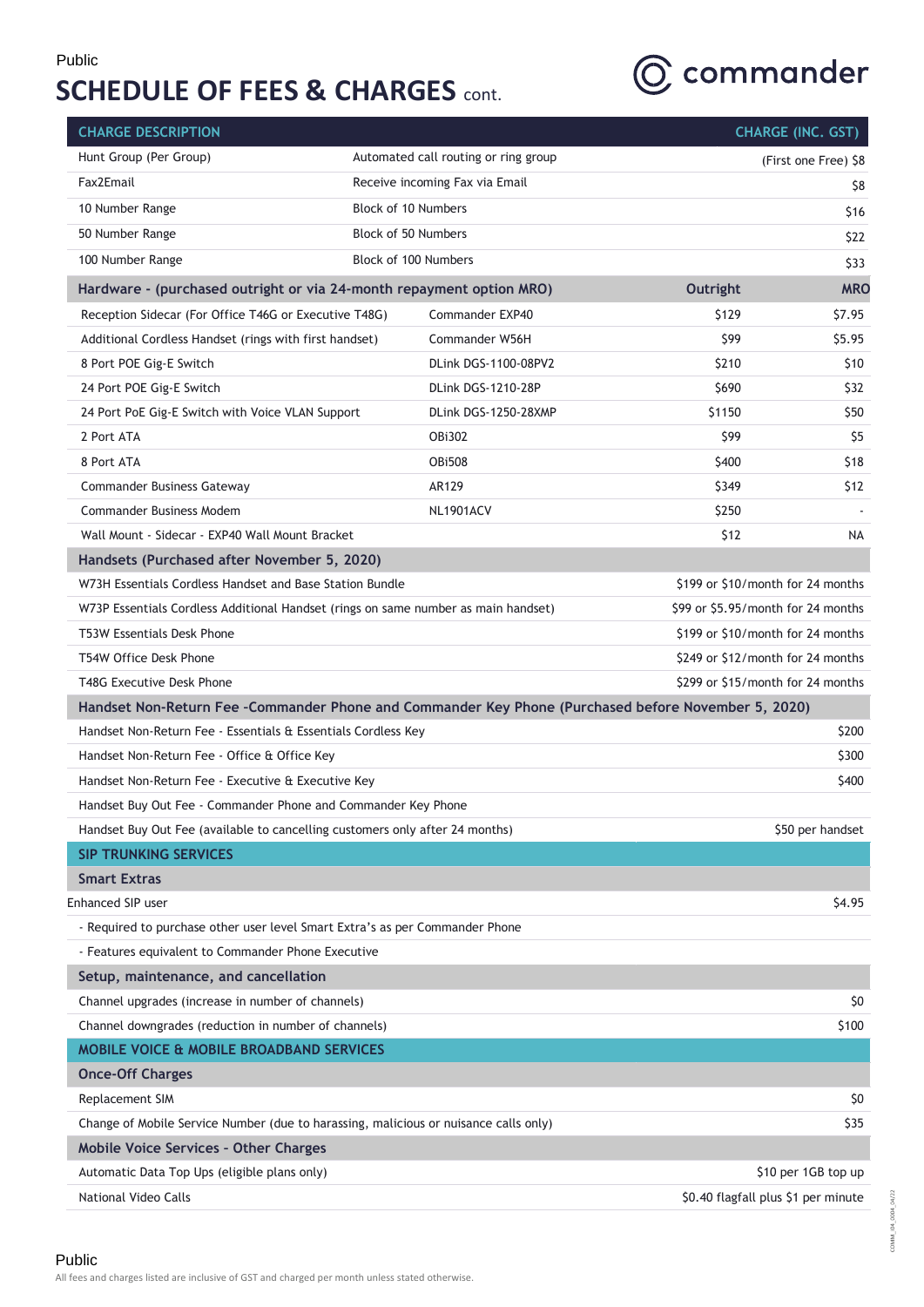

| National Directory Assistance<br>\$0.50 per call<br>International Directory Assistance<br>\$1.10 per call<br>Pass Through Charge from<br><b>Premium Number Services</b><br>3rd Party Providers<br>Refer to:<br>International Mobile Roaming (PAYG)<br>commander.com.au/support/mobiles<br>Refer to:<br>International Direct Dial Calls (PAYG)<br>commander.com.au/support/mobiles<br>Mobile Broadband Services - Other Charges<br>Automatic Data Top Ups (eligible plans only)<br>\$10 per 1GB top up<br><b>DSL SERVICES (ONCE-OFF CHARGES)</b><br>Incorrect Call Out Fee DSL L2<br>\$99<br>Incorrect Call to Helpdesk DSL L2<br>\$55<br>DSL Incorrect Callout Attendance B/H<br>\$85<br>POD<br>DSL Incorrect Callout Labour, Diagnosis & Testing<br>NBN CO. FEE FOR SERVICE CHARGES (ONCE-OFF CHARGES)<br>Labour Rate<br>\$82.50 per hour<br>Labour Rate + Materials over and above<br>Initial Non-Standard Installation<br>Initial standard installation<br>\$297 + Labour Rate + Materials over and<br>Subsequent Installation (Excluding Enterprise Ethernet)<br>above<br>nbn Professional Installation for FTTC & HFC<br>\$175<br>HFC/FTTC nbn™ connection box non-return fee<br>\$140<br>Labour Rate (min 3 hours) + Materials<br>Professional Splitter Installation not at time of a Standard Installation for FTTB & FTTN<br>(min \$10)<br>No Fault Found (No Truck Roll Required)<br>\$55<br>No Fault Found (Truck Roll Required)<br>Labour Rate (min 2 hours)<br>Labour Rate (min 3.5 hours) + Materials<br>No Fault Found (Truck Roll Required and Professional Splitter Installation) for FTTB & FTTN<br>(min \$10)<br>Not In Attendance<br>\$82.50<br>\$82.50<br>Late Cancellation (Site Visit Required) for FTTB, FTTN, FTTC & HFC<br>Missed Appointment for FTTB, FTTN, FTTC & HFC<br>\$82.50<br>\$55<br>Restoration (Excluding Enterprise Ethernet)<br>Incorrect Callout for FTTB, FTTN, FTTC & HFC<br>\$82.50<br>Voiceband Reinstatement for FTTB & FTTN<br>\$275<br>Transition Reversal for FTTB & FTTN<br>\$275<br>New Greenfield Development Charge<br>\$300<br>Enterprise Ethernet service modification<br>\$275<br>Standard installation Enterprise Ethernet<br>\$5500<br>Enterprise Ethernet cancellation charges<br>During the planning phase<br>\$825 | During the design phase<br>\$2255<br>During the build phase or pre-delivery phase<br>\$8800<br><b>NBN Value Added Features Charges</b><br>Priority Network Support 12<br>\$24<br>Priority Network Support 8<br>\$28<br>\$100<br>Priority Network Support 8 for Enterprise Ethernet<br>Priority Network Support 6 for Enterprise Ethernet<br>\$120 | <b>CHARGE DESCRIPTION</b> | <b>CHARGE (INC. GST)</b> |
|--------------------------------------------------------------------------------------------------------------------------------------------------------------------------------------------------------------------------------------------------------------------------------------------------------------------------------------------------------------------------------------------------------------------------------------------------------------------------------------------------------------------------------------------------------------------------------------------------------------------------------------------------------------------------------------------------------------------------------------------------------------------------------------------------------------------------------------------------------------------------------------------------------------------------------------------------------------------------------------------------------------------------------------------------------------------------------------------------------------------------------------------------------------------------------------------------------------------------------------------------------------------------------------------------------------------------------------------------------------------------------------------------------------------------------------------------------------------------------------------------------------------------------------------------------------------------------------------------------------------------------------------------------------------------------------------------------------------------------------------------------------------------------------------------------------------------------------------------------------------------------------------------------------------------------------------------------------------------------------------------------------------------------------------------------------------------------------------------------------------------------------------------------------------------------------------------------------------------------------------------------------------------------|---------------------------------------------------------------------------------------------------------------------------------------------------------------------------------------------------------------------------------------------------------------------------------------------------------------------------------------------------|---------------------------|--------------------------|
|                                                                                                                                                                                                                                                                                                                                                                                                                                                                                                                                                                                                                                                                                                                                                                                                                                                                                                                                                                                                                                                                                                                                                                                                                                                                                                                                                                                                                                                                                                                                                                                                                                                                                                                                                                                                                                                                                                                                                                                                                                                                                                                                                                                                                                                                                |                                                                                                                                                                                                                                                                                                                                                   |                           |                          |
|                                                                                                                                                                                                                                                                                                                                                                                                                                                                                                                                                                                                                                                                                                                                                                                                                                                                                                                                                                                                                                                                                                                                                                                                                                                                                                                                                                                                                                                                                                                                                                                                                                                                                                                                                                                                                                                                                                                                                                                                                                                                                                                                                                                                                                                                                |                                                                                                                                                                                                                                                                                                                                                   |                           |                          |
|                                                                                                                                                                                                                                                                                                                                                                                                                                                                                                                                                                                                                                                                                                                                                                                                                                                                                                                                                                                                                                                                                                                                                                                                                                                                                                                                                                                                                                                                                                                                                                                                                                                                                                                                                                                                                                                                                                                                                                                                                                                                                                                                                                                                                                                                                |                                                                                                                                                                                                                                                                                                                                                   |                           |                          |
|                                                                                                                                                                                                                                                                                                                                                                                                                                                                                                                                                                                                                                                                                                                                                                                                                                                                                                                                                                                                                                                                                                                                                                                                                                                                                                                                                                                                                                                                                                                                                                                                                                                                                                                                                                                                                                                                                                                                                                                                                                                                                                                                                                                                                                                                                |                                                                                                                                                                                                                                                                                                                                                   |                           |                          |
|                                                                                                                                                                                                                                                                                                                                                                                                                                                                                                                                                                                                                                                                                                                                                                                                                                                                                                                                                                                                                                                                                                                                                                                                                                                                                                                                                                                                                                                                                                                                                                                                                                                                                                                                                                                                                                                                                                                                                                                                                                                                                                                                                                                                                                                                                |                                                                                                                                                                                                                                                                                                                                                   |                           |                          |
|                                                                                                                                                                                                                                                                                                                                                                                                                                                                                                                                                                                                                                                                                                                                                                                                                                                                                                                                                                                                                                                                                                                                                                                                                                                                                                                                                                                                                                                                                                                                                                                                                                                                                                                                                                                                                                                                                                                                                                                                                                                                                                                                                                                                                                                                                |                                                                                                                                                                                                                                                                                                                                                   |                           |                          |
|                                                                                                                                                                                                                                                                                                                                                                                                                                                                                                                                                                                                                                                                                                                                                                                                                                                                                                                                                                                                                                                                                                                                                                                                                                                                                                                                                                                                                                                                                                                                                                                                                                                                                                                                                                                                                                                                                                                                                                                                                                                                                                                                                                                                                                                                                |                                                                                                                                                                                                                                                                                                                                                   |                           |                          |
|                                                                                                                                                                                                                                                                                                                                                                                                                                                                                                                                                                                                                                                                                                                                                                                                                                                                                                                                                                                                                                                                                                                                                                                                                                                                                                                                                                                                                                                                                                                                                                                                                                                                                                                                                                                                                                                                                                                                                                                                                                                                                                                                                                                                                                                                                |                                                                                                                                                                                                                                                                                                                                                   |                           |                          |
|                                                                                                                                                                                                                                                                                                                                                                                                                                                                                                                                                                                                                                                                                                                                                                                                                                                                                                                                                                                                                                                                                                                                                                                                                                                                                                                                                                                                                                                                                                                                                                                                                                                                                                                                                                                                                                                                                                                                                                                                                                                                                                                                                                                                                                                                                |                                                                                                                                                                                                                                                                                                                                                   |                           |                          |
|                                                                                                                                                                                                                                                                                                                                                                                                                                                                                                                                                                                                                                                                                                                                                                                                                                                                                                                                                                                                                                                                                                                                                                                                                                                                                                                                                                                                                                                                                                                                                                                                                                                                                                                                                                                                                                                                                                                                                                                                                                                                                                                                                                                                                                                                                |                                                                                                                                                                                                                                                                                                                                                   |                           |                          |
|                                                                                                                                                                                                                                                                                                                                                                                                                                                                                                                                                                                                                                                                                                                                                                                                                                                                                                                                                                                                                                                                                                                                                                                                                                                                                                                                                                                                                                                                                                                                                                                                                                                                                                                                                                                                                                                                                                                                                                                                                                                                                                                                                                                                                                                                                |                                                                                                                                                                                                                                                                                                                                                   |                           |                          |
|                                                                                                                                                                                                                                                                                                                                                                                                                                                                                                                                                                                                                                                                                                                                                                                                                                                                                                                                                                                                                                                                                                                                                                                                                                                                                                                                                                                                                                                                                                                                                                                                                                                                                                                                                                                                                                                                                                                                                                                                                                                                                                                                                                                                                                                                                |                                                                                                                                                                                                                                                                                                                                                   |                           |                          |
|                                                                                                                                                                                                                                                                                                                                                                                                                                                                                                                                                                                                                                                                                                                                                                                                                                                                                                                                                                                                                                                                                                                                                                                                                                                                                                                                                                                                                                                                                                                                                                                                                                                                                                                                                                                                                                                                                                                                                                                                                                                                                                                                                                                                                                                                                |                                                                                                                                                                                                                                                                                                                                                   |                           |                          |
|                                                                                                                                                                                                                                                                                                                                                                                                                                                                                                                                                                                                                                                                                                                                                                                                                                                                                                                                                                                                                                                                                                                                                                                                                                                                                                                                                                                                                                                                                                                                                                                                                                                                                                                                                                                                                                                                                                                                                                                                                                                                                                                                                                                                                                                                                |                                                                                                                                                                                                                                                                                                                                                   |                           |                          |
|                                                                                                                                                                                                                                                                                                                                                                                                                                                                                                                                                                                                                                                                                                                                                                                                                                                                                                                                                                                                                                                                                                                                                                                                                                                                                                                                                                                                                                                                                                                                                                                                                                                                                                                                                                                                                                                                                                                                                                                                                                                                                                                                                                                                                                                                                |                                                                                                                                                                                                                                                                                                                                                   |                           |                          |
|                                                                                                                                                                                                                                                                                                                                                                                                                                                                                                                                                                                                                                                                                                                                                                                                                                                                                                                                                                                                                                                                                                                                                                                                                                                                                                                                                                                                                                                                                                                                                                                                                                                                                                                                                                                                                                                                                                                                                                                                                                                                                                                                                                                                                                                                                |                                                                                                                                                                                                                                                                                                                                                   |                           |                          |
|                                                                                                                                                                                                                                                                                                                                                                                                                                                                                                                                                                                                                                                                                                                                                                                                                                                                                                                                                                                                                                                                                                                                                                                                                                                                                                                                                                                                                                                                                                                                                                                                                                                                                                                                                                                                                                                                                                                                                                                                                                                                                                                                                                                                                                                                                |                                                                                                                                                                                                                                                                                                                                                   |                           |                          |
|                                                                                                                                                                                                                                                                                                                                                                                                                                                                                                                                                                                                                                                                                                                                                                                                                                                                                                                                                                                                                                                                                                                                                                                                                                                                                                                                                                                                                                                                                                                                                                                                                                                                                                                                                                                                                                                                                                                                                                                                                                                                                                                                                                                                                                                                                |                                                                                                                                                                                                                                                                                                                                                   |                           |                          |
|                                                                                                                                                                                                                                                                                                                                                                                                                                                                                                                                                                                                                                                                                                                                                                                                                                                                                                                                                                                                                                                                                                                                                                                                                                                                                                                                                                                                                                                                                                                                                                                                                                                                                                                                                                                                                                                                                                                                                                                                                                                                                                                                                                                                                                                                                |                                                                                                                                                                                                                                                                                                                                                   |                           |                          |
|                                                                                                                                                                                                                                                                                                                                                                                                                                                                                                                                                                                                                                                                                                                                                                                                                                                                                                                                                                                                                                                                                                                                                                                                                                                                                                                                                                                                                                                                                                                                                                                                                                                                                                                                                                                                                                                                                                                                                                                                                                                                                                                                                                                                                                                                                |                                                                                                                                                                                                                                                                                                                                                   |                           |                          |
|                                                                                                                                                                                                                                                                                                                                                                                                                                                                                                                                                                                                                                                                                                                                                                                                                                                                                                                                                                                                                                                                                                                                                                                                                                                                                                                                                                                                                                                                                                                                                                                                                                                                                                                                                                                                                                                                                                                                                                                                                                                                                                                                                                                                                                                                                |                                                                                                                                                                                                                                                                                                                                                   |                           |                          |
|                                                                                                                                                                                                                                                                                                                                                                                                                                                                                                                                                                                                                                                                                                                                                                                                                                                                                                                                                                                                                                                                                                                                                                                                                                                                                                                                                                                                                                                                                                                                                                                                                                                                                                                                                                                                                                                                                                                                                                                                                                                                                                                                                                                                                                                                                |                                                                                                                                                                                                                                                                                                                                                   |                           |                          |
|                                                                                                                                                                                                                                                                                                                                                                                                                                                                                                                                                                                                                                                                                                                                                                                                                                                                                                                                                                                                                                                                                                                                                                                                                                                                                                                                                                                                                                                                                                                                                                                                                                                                                                                                                                                                                                                                                                                                                                                                                                                                                                                                                                                                                                                                                |                                                                                                                                                                                                                                                                                                                                                   |                           |                          |
|                                                                                                                                                                                                                                                                                                                                                                                                                                                                                                                                                                                                                                                                                                                                                                                                                                                                                                                                                                                                                                                                                                                                                                                                                                                                                                                                                                                                                                                                                                                                                                                                                                                                                                                                                                                                                                                                                                                                                                                                                                                                                                                                                                                                                                                                                |                                                                                                                                                                                                                                                                                                                                                   |                           |                          |
|                                                                                                                                                                                                                                                                                                                                                                                                                                                                                                                                                                                                                                                                                                                                                                                                                                                                                                                                                                                                                                                                                                                                                                                                                                                                                                                                                                                                                                                                                                                                                                                                                                                                                                                                                                                                                                                                                                                                                                                                                                                                                                                                                                                                                                                                                |                                                                                                                                                                                                                                                                                                                                                   |                           |                          |
|                                                                                                                                                                                                                                                                                                                                                                                                                                                                                                                                                                                                                                                                                                                                                                                                                                                                                                                                                                                                                                                                                                                                                                                                                                                                                                                                                                                                                                                                                                                                                                                                                                                                                                                                                                                                                                                                                                                                                                                                                                                                                                                                                                                                                                                                                |                                                                                                                                                                                                                                                                                                                                                   |                           |                          |
|                                                                                                                                                                                                                                                                                                                                                                                                                                                                                                                                                                                                                                                                                                                                                                                                                                                                                                                                                                                                                                                                                                                                                                                                                                                                                                                                                                                                                                                                                                                                                                                                                                                                                                                                                                                                                                                                                                                                                                                                                                                                                                                                                                                                                                                                                |                                                                                                                                                                                                                                                                                                                                                   |                           |                          |
|                                                                                                                                                                                                                                                                                                                                                                                                                                                                                                                                                                                                                                                                                                                                                                                                                                                                                                                                                                                                                                                                                                                                                                                                                                                                                                                                                                                                                                                                                                                                                                                                                                                                                                                                                                                                                                                                                                                                                                                                                                                                                                                                                                                                                                                                                |                                                                                                                                                                                                                                                                                                                                                   |                           |                          |
|                                                                                                                                                                                                                                                                                                                                                                                                                                                                                                                                                                                                                                                                                                                                                                                                                                                                                                                                                                                                                                                                                                                                                                                                                                                                                                                                                                                                                                                                                                                                                                                                                                                                                                                                                                                                                                                                                                                                                                                                                                                                                                                                                                                                                                                                                |                                                                                                                                                                                                                                                                                                                                                   |                           |                          |
|                                                                                                                                                                                                                                                                                                                                                                                                                                                                                                                                                                                                                                                                                                                                                                                                                                                                                                                                                                                                                                                                                                                                                                                                                                                                                                                                                                                                                                                                                                                                                                                                                                                                                                                                                                                                                                                                                                                                                                                                                                                                                                                                                                                                                                                                                |                                                                                                                                                                                                                                                                                                                                                   |                           |                          |
|                                                                                                                                                                                                                                                                                                                                                                                                                                                                                                                                                                                                                                                                                                                                                                                                                                                                                                                                                                                                                                                                                                                                                                                                                                                                                                                                                                                                                                                                                                                                                                                                                                                                                                                                                                                                                                                                                                                                                                                                                                                                                                                                                                                                                                                                                |                                                                                                                                                                                                                                                                                                                                                   |                           |                          |
|                                                                                                                                                                                                                                                                                                                                                                                                                                                                                                                                                                                                                                                                                                                                                                                                                                                                                                                                                                                                                                                                                                                                                                                                                                                                                                                                                                                                                                                                                                                                                                                                                                                                                                                                                                                                                                                                                                                                                                                                                                                                                                                                                                                                                                                                                |                                                                                                                                                                                                                                                                                                                                                   |                           |                          |
|                                                                                                                                                                                                                                                                                                                                                                                                                                                                                                                                                                                                                                                                                                                                                                                                                                                                                                                                                                                                                                                                                                                                                                                                                                                                                                                                                                                                                                                                                                                                                                                                                                                                                                                                                                                                                                                                                                                                                                                                                                                                                                                                                                                                                                                                                |                                                                                                                                                                                                                                                                                                                                                   |                           |                          |
|                                                                                                                                                                                                                                                                                                                                                                                                                                                                                                                                                                                                                                                                                                                                                                                                                                                                                                                                                                                                                                                                                                                                                                                                                                                                                                                                                                                                                                                                                                                                                                                                                                                                                                                                                                                                                                                                                                                                                                                                                                                                                                                                                                                                                                                                                |                                                                                                                                                                                                                                                                                                                                                   |                           |                          |
|                                                                                                                                                                                                                                                                                                                                                                                                                                                                                                                                                                                                                                                                                                                                                                                                                                                                                                                                                                                                                                                                                                                                                                                                                                                                                                                                                                                                                                                                                                                                                                                                                                                                                                                                                                                                                                                                                                                                                                                                                                                                                                                                                                                                                                                                                |                                                                                                                                                                                                                                                                                                                                                   |                           |                          |
|                                                                                                                                                                                                                                                                                                                                                                                                                                                                                                                                                                                                                                                                                                                                                                                                                                                                                                                                                                                                                                                                                                                                                                                                                                                                                                                                                                                                                                                                                                                                                                                                                                                                                                                                                                                                                                                                                                                                                                                                                                                                                                                                                                                                                                                                                |                                                                                                                                                                                                                                                                                                                                                   |                           |                          |
|                                                                                                                                                                                                                                                                                                                                                                                                                                                                                                                                                                                                                                                                                                                                                                                                                                                                                                                                                                                                                                                                                                                                                                                                                                                                                                                                                                                                                                                                                                                                                                                                                                                                                                                                                                                                                                                                                                                                                                                                                                                                                                                                                                                                                                                                                |                                                                                                                                                                                                                                                                                                                                                   |                           |                          |
|                                                                                                                                                                                                                                                                                                                                                                                                                                                                                                                                                                                                                                                                                                                                                                                                                                                                                                                                                                                                                                                                                                                                                                                                                                                                                                                                                                                                                                                                                                                                                                                                                                                                                                                                                                                                                                                                                                                                                                                                                                                                                                                                                                                                                                                                                |                                                                                                                                                                                                                                                                                                                                                   |                           |                          |
|                                                                                                                                                                                                                                                                                                                                                                                                                                                                                                                                                                                                                                                                                                                                                                                                                                                                                                                                                                                                                                                                                                                                                                                                                                                                                                                                                                                                                                                                                                                                                                                                                                                                                                                                                                                                                                                                                                                                                                                                                                                                                                                                                                                                                                                                                |                                                                                                                                                                                                                                                                                                                                                   |                           |                          |
|                                                                                                                                                                                                                                                                                                                                                                                                                                                                                                                                                                                                                                                                                                                                                                                                                                                                                                                                                                                                                                                                                                                                                                                                                                                                                                                                                                                                                                                                                                                                                                                                                                                                                                                                                                                                                                                                                                                                                                                                                                                                                                                                                                                                                                                                                |                                                                                                                                                                                                                                                                                                                                                   |                           |                          |
|                                                                                                                                                                                                                                                                                                                                                                                                                                                                                                                                                                                                                                                                                                                                                                                                                                                                                                                                                                                                                                                                                                                                                                                                                                                                                                                                                                                                                                                                                                                                                                                                                                                                                                                                                                                                                                                                                                                                                                                                                                                                                                                                                                                                                                                                                |                                                                                                                                                                                                                                                                                                                                                   |                           |                          |

#### Public All fees and charges listed are inclusive of GST and charged per month unless stated otherwise.